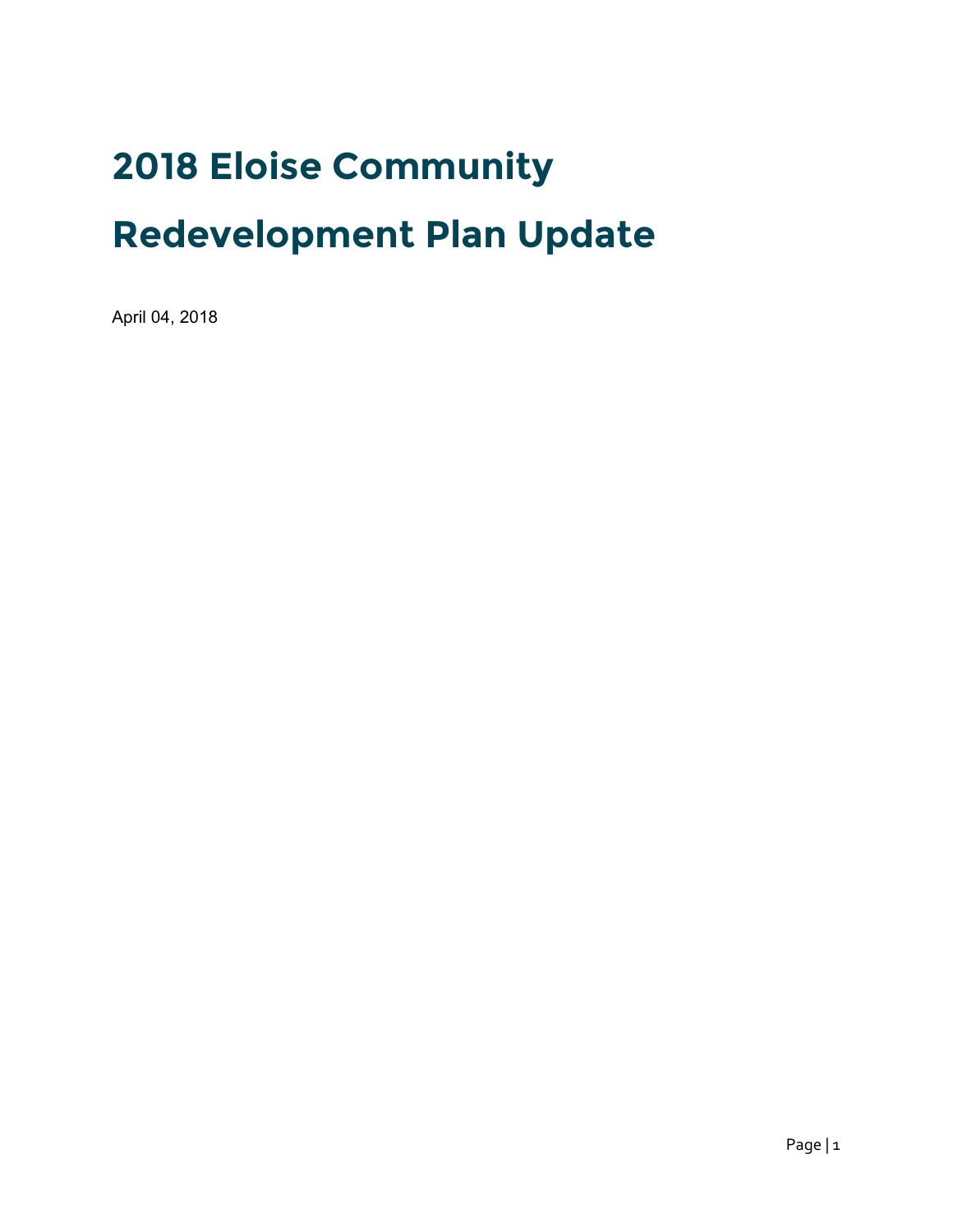# **Introduction**

Eloise is a vibrant and unique community in unincorporated Polk County with a diverse history. Eloise is located in the heart of Polk County between the cities of Eagle Lake and Winter Haven along both US Highway 17 and Snively Avenue. Historically this community provided housing to farmworkers that worked citrus industry in this region. The rich history of Eloise dates back to the 1890s when 250 people decided to make the area south of Lake Eloise their homestead. The Eloise rail station, built in 1896, was the hub for produce distribution that helped move tomatoes and vegetables to the northern marketplaces. In 1934, John and Tom Snively opened the Polk Packing Company, which was the largest economic boom the community has ever experienced. The population swelled to 900 in 1945, which resembles the current day population figure of 1,160. At one point, the Snively family employed 1,400 people in Polk County. The Snively packing plant and other related companies closed in 1971, marking the end of citrus production in Eloise. Although citrus production remains viable in Polk County, production of citrus has been hampered by citrus greening, citrus canker, and the southward matriculation of the frost zone. Additionally, many of the Orange producers have migrated to the southern two-thirds of the state to avoid complications that arise from freezes.

In 1999, lacking basic community needs, such as, sewer, adequate water pressure, paved streets, and street lighting, the County established the Eloise Community Redevelopment Agency (CRA). Since the CRA was established, the County has invested significant funds to enhance the water distribution system, bring sewer to the area, pave roads and improve the drainage throughout Eloise. With much of the basic infrastructure needs being addressed over the past 18 years, the community priorities have now moved to improving economic viability and improving housing conditions for all of its residents.

With employment opportunities waning since the decline of the citrus industry, Eloise has been uniquely impacted. Access to higher wage jobs is a challenge for the community for multiple reasons. Educational attainment remains low with over 52% of the community's workforce having not completed a high school equivalent diploma. Getting to and from employment opportunities also provides a significant obstacle with many in the community lacking access to a reliable means of transportation. The transit route that runs along Snively Avenue has 90 minute headways and circulates through Winter Haven at which point a connection would need to be made to travel to Lakeland or other employment centers outside of Winter Haven. This could potentially extend a trip by two sometimes three hours. Improving access to employment and increasing educational attainment/job skills training will create a better environment in Eloise and catalyze homeownership.

Residents in Eloise have an abundance of pride for their community. However, the rate of homeownership is low, which has perpetuated the substandard housing conditions. Approximately, one in every two homes are rentals. With all of the housing stock being singlefamily dwellings, the rate at which homes are rented is high. This could have been due to the housing market collapse in 2008. The majority of the rented properties are deteriorating mobile homes. This contrasts with high level of community pride seen in Eloise. Coupled with low and very low-income levels, homeownership can be a major hurdle, especially transitioning from low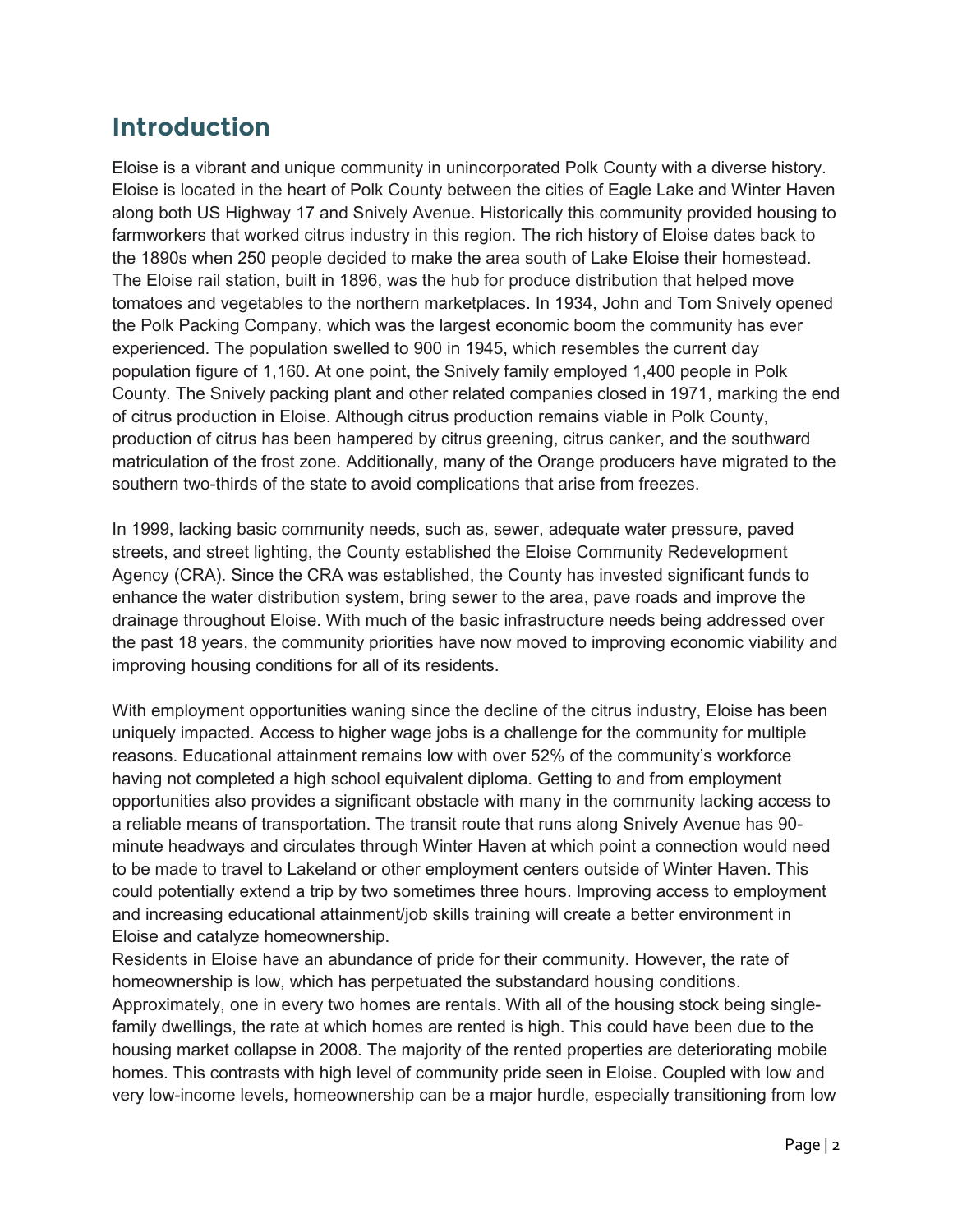monthly rents.

The County should be commended for nearly completing all of the strategies outlined in the 2000 plan. Some of those accomplishments have included enhanced utilities and drainage along 1st Street through 9th Street, establishing the Johnny and Freda Brooks Eloise Resource Center, assisting with housing opportunities, and installing street lighting in unsafe unlit areas of Eloise. The purpose of this redevelopment plan supplement is to update the CRA's strategies to make them relevant to the current needs of the community. This plan is not meant to replace or supplant the 2000 plan as the foundational principles still apply to some degree. The strategies outlined in this plan were designed to prioritize the existing needs of the community and maximize the spending power of the CRA, which is scheduled to sunset in 12 years.

# **Existing Conditions**

### **CRA Overview**

The Eloise CRA was established in 1998 after the 1997 Declaration of Slum and Blight ascertained that 76 percent of building structures were substandard. There are approximately 665 acres of land within the Community Redevelopment Area, including the public right-of-way.

The base year for TIF revenue was set to 1999 at a value of \$12,434,610. Taxable values in the CRA saw a rapid increase between 2005 and 2009 and declined from 2010 to 2014 during the recession. Taxable values have been on the rise since 2015 as the market has continued to rebound. At its peak, the total taxable value in the CRA reached \$26,399,442 in 2009, while in 2016 total taxable value was \$19,409,978. As of 2017, the positive trend has continued and is expected keep the same trajectory in the near future.

### **Population**

Eloise has experienced one percent annual population growth between 2000 and 2010, increasing from approximately 975 residents to 1,075. There are approximately 306 households (US Census). The average household size in Eloise is 3.52, which is almost one person larger than Polk County's 2.59 average size. The median age in Eloise is 30.5 versus 39.8 in Polk County.

Almost two-thirds (59%) of the Winter Haven and the surrounding area population is white with almost fifty percent identifying as Hispanic. The 2017 ESRI diversity index rates Eloise at 82 and Polk County at 63, which is similar to the US (62).

Eloise's median household income of \$36,689 falls below Polk County's \$45,704. Average household income in Eloise remains lower than the County's at \$47,686 per household compared to \$61,763. Eloise's educational attainment of the workforce is low with over 52% of the community's workforce having not completed a high school equivalent diploma compared to 15% in the County as a whole. The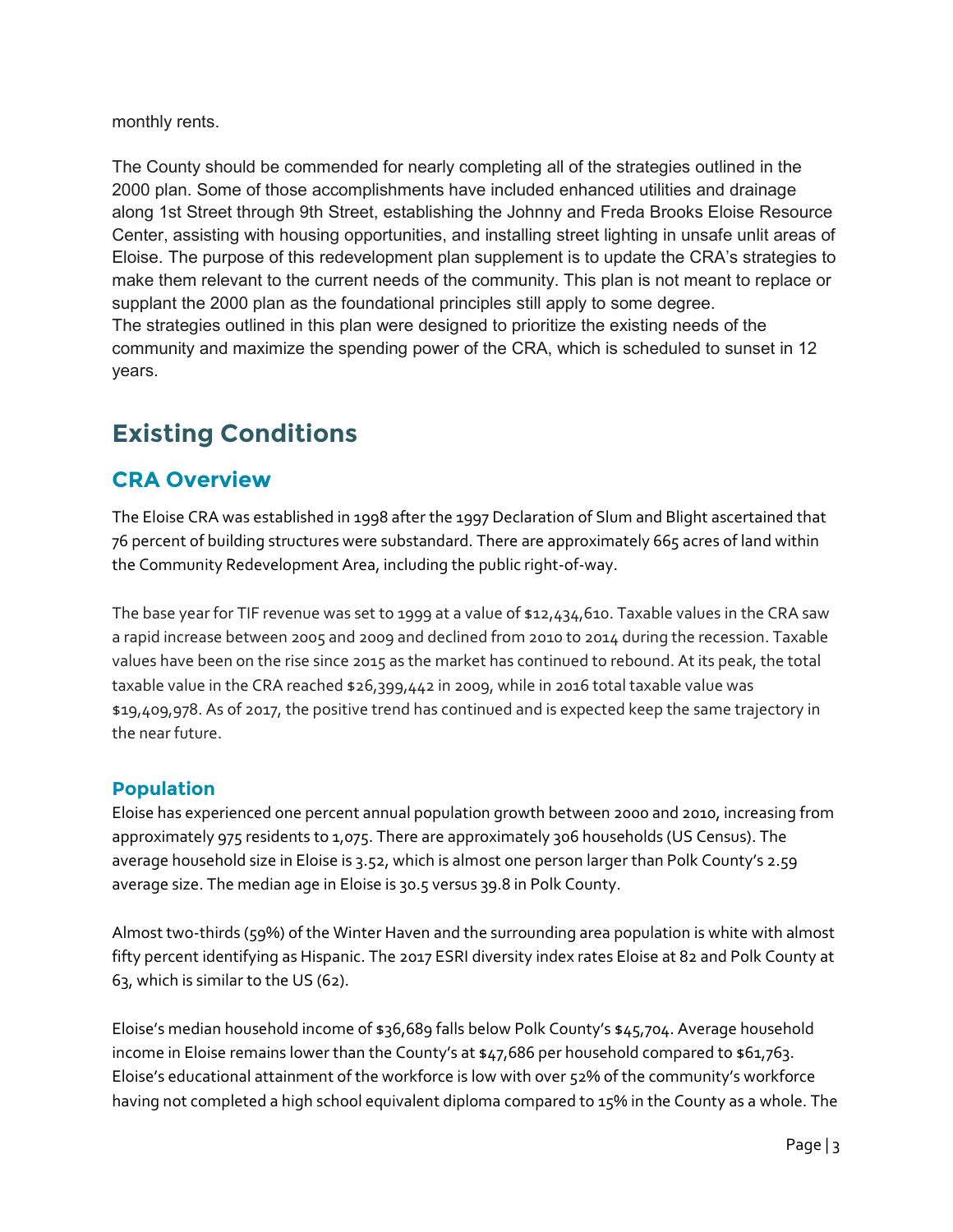unemployment rate in Eloise is approximately 11%, which is considerably higher than the County's 4%  $mark.1$  $mark.1$ 

### **Eloise Tapestry Lifestyle Segments**

Tapestry segmentation provides an accurate, detailed description of America's neighborhoods. U.S. residential areas are divided into 67 distinctive segments based on their socioeconomic and demographic composition. Then ESRI further classifies the segments into LifeModes and Urbanization Groups. The two Tapestry Segments in Eloise represent nearly 100 percent of the residents. While Florida is historically known as a state comprised of a primarily older demographic, the median age for the primary Tapestry Segment present in Eloise is 28.3 years of age. Although lower income, the Tapestry Segments reveal a younger, family oriented demographic than traditionally present within Florida.

### Barrios Urbanos

Family is central within these diverse communities. Hispanics make up more than 70% of the residents. More than one in four are foreign born, bringing rich cultural traditions to these neighborhoods in the urban outskirts. Dominating this market are younger families with children or single-parent households with multiple generations living under the same roof. These households balance their budgets carefully but also indulge in the latest trends and purchase with an eye to brands. Most workers are employed in skilled positions across the manufacturing, construction, or retail trade sectors. Demographic Profile

- · Median Age: 34.8
- · Average Household Size: 2.50
- · Median Household Income: \$37,000

### Heartland Communities

Well settled and close-knit, Heartland Communities are semirural and semiretired. These older householders are primarily homeowners, and many have paid off their mortgages. Their children have moved away, but they have no plans to leave their homes. Their hearts are with the country; they embrace the slower pace of life here but actively participate in outdoor activities and community events. Traditional and patriotic, these residents support their local businesses, always buy American, and favor domestic driving vacations over foreign plane trips. Demographic Profile

• Median Age: 41.5

 $\overline{a}$ 

- · Average Household Size: 2.38
- · Median Household Income: \$39,000

<span id="page-3-0"></span><sup>&</sup>lt;sup>1</sup> SOURCE: US CENSUS, 2010; ACS, 2017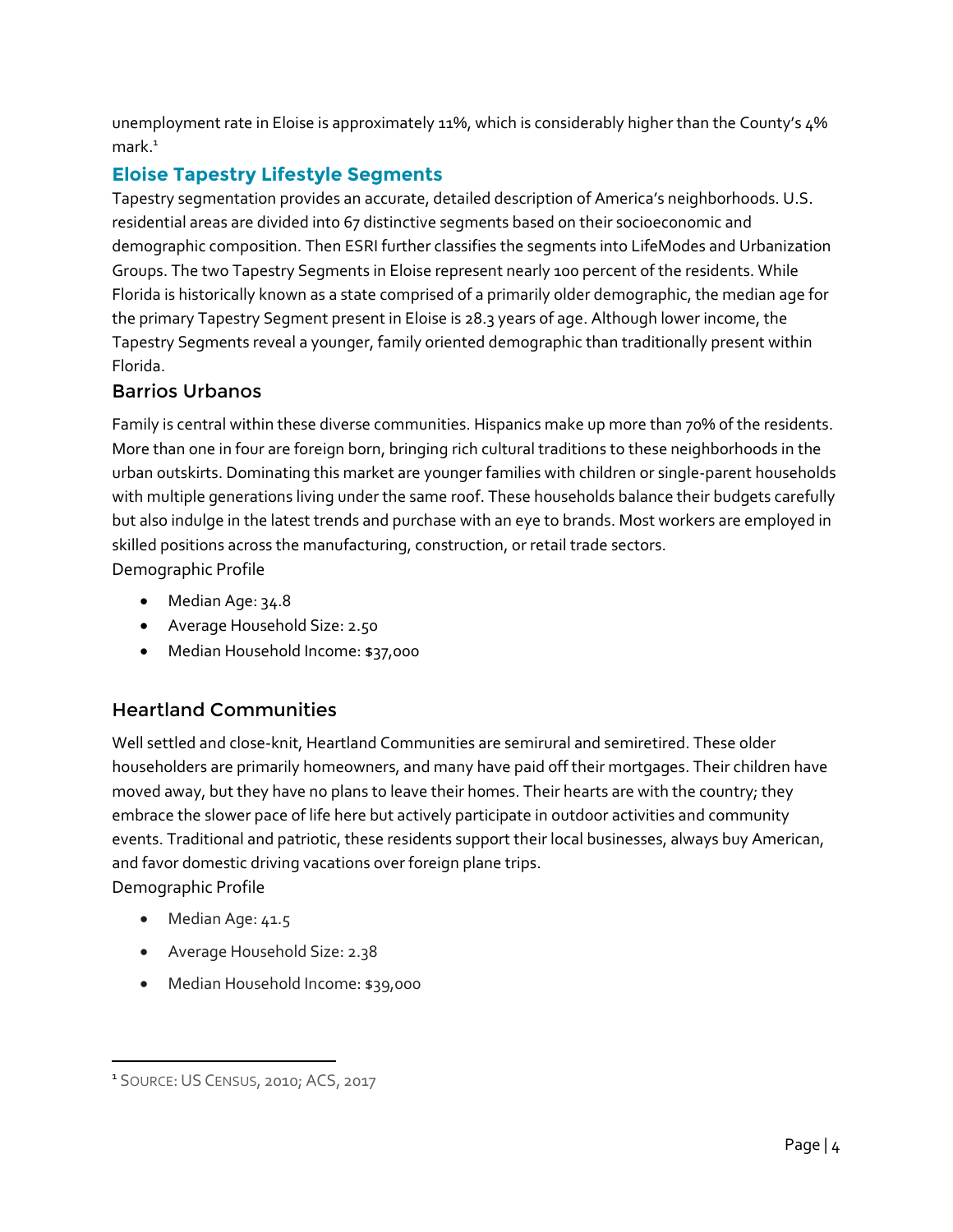#### **Existing Land Use**

The predominant existing land use in Eloise is agriculture (active pasture) which spans 38 percent of the total CRA. The next two most prevalent land uses are vacant and commercial/industrial at 24 percent and 20 percent, respectively. Residential land uses only account for 12 percent of the existing land uses in the CRA by acreage.

| <b>Land Use</b>       | Acres | Percent |
|-----------------------|-------|---------|
| Agriculture           | 225   | २8%     |
| Commercial/Industrial | 119   | 20%     |
| Rail/ROW              | 8     | $1\%$   |
| Residential           | 72    | 13%     |
| Vacant                | 141   | 24%     |
| Public/Institutional  | 24    | 4%      |
| Total                 | 589   | 100%    |

Existing land uses determine the CRA's tax base, which then defines the amount of funds available to the CRA for redevelopment projects. Vacant, or unimproved land, generates less tax revenue than developed, or improved land. Almost 30 percent of the land in the CRA (vacant and institutional land) generates little to no tax revenue, the 141 acres of vacant land present an opportunity to enhance the CRA through new residential and commercial development and generate additional tax increment revenue.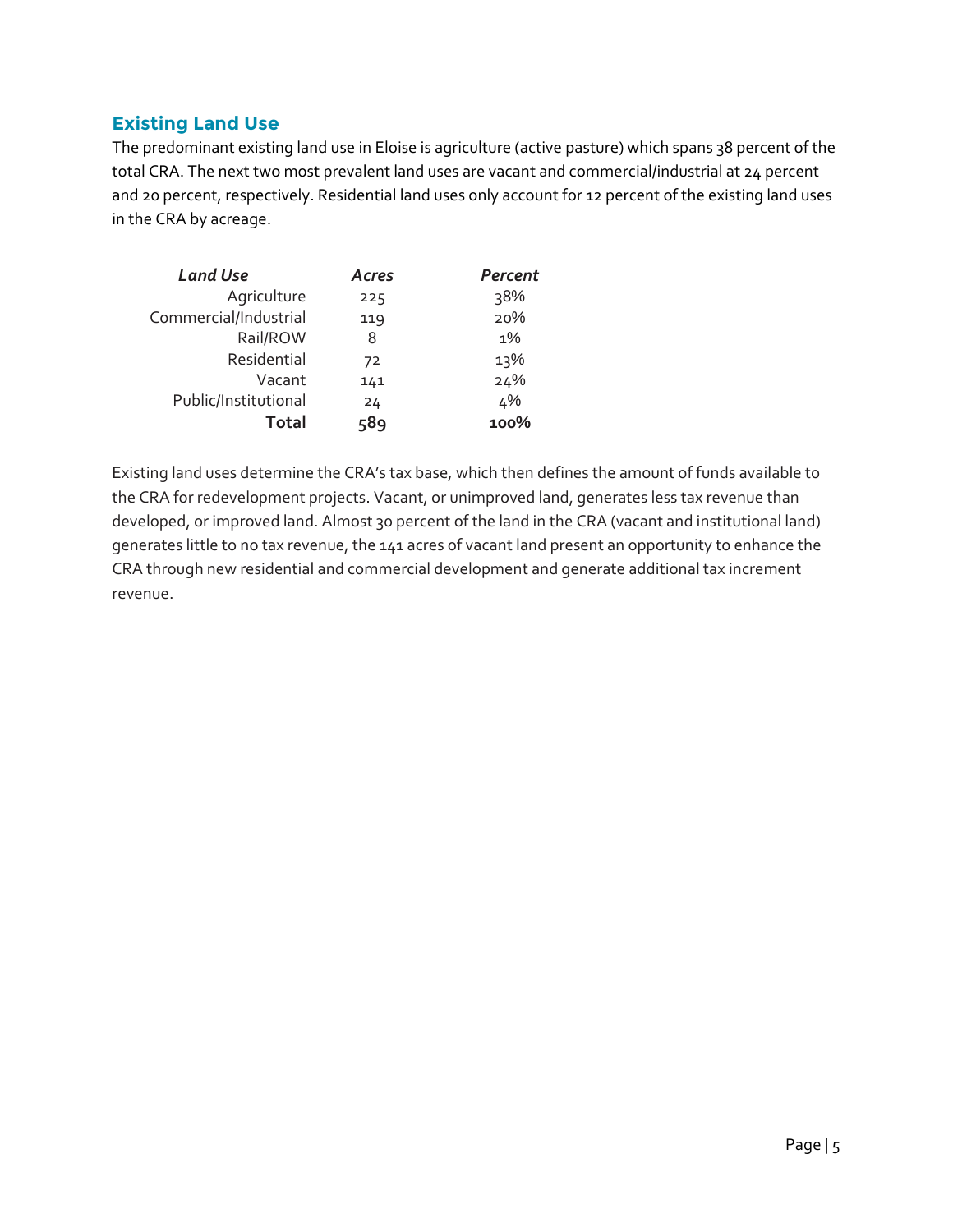

**EXISTING LAND USE MAP**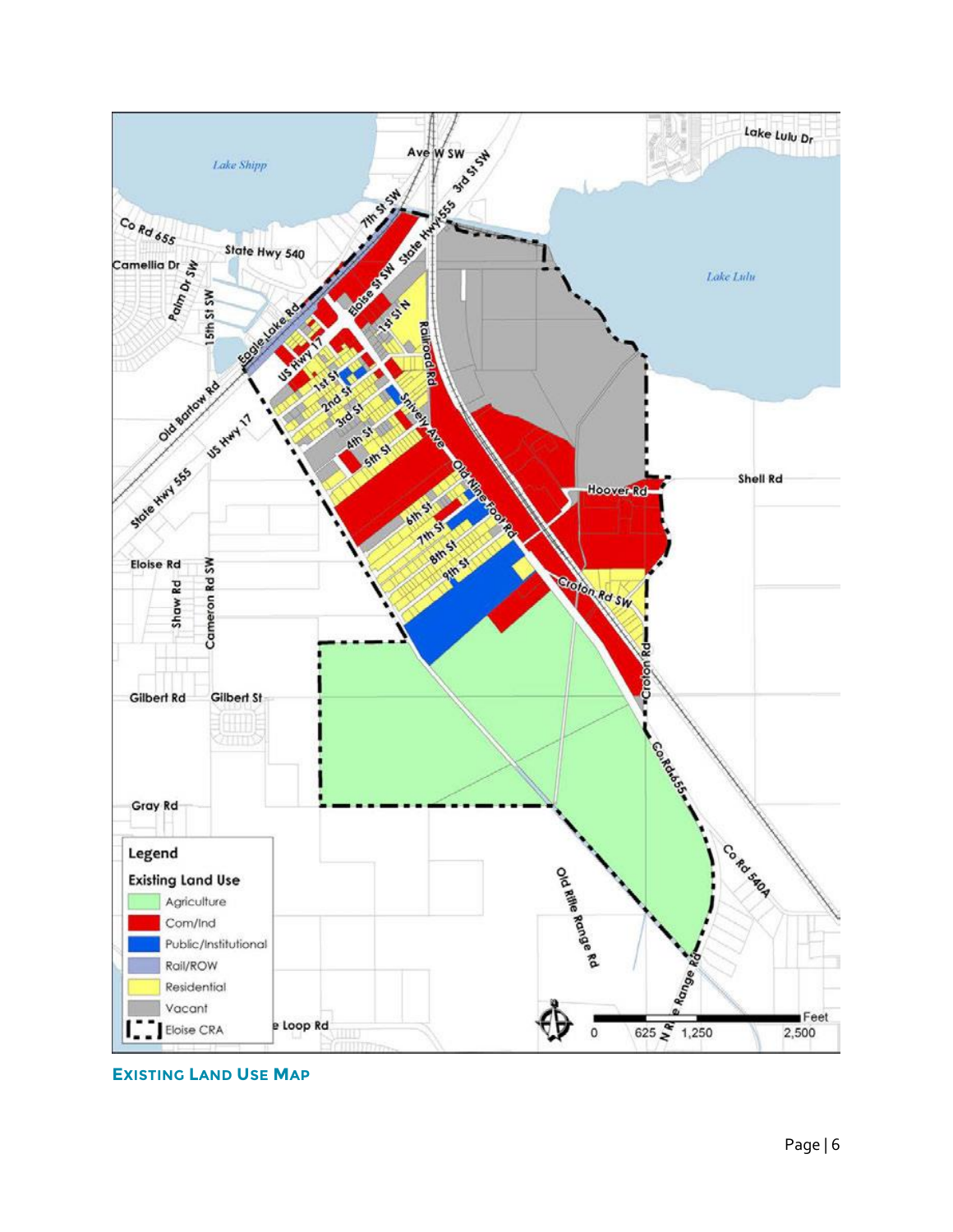### **Unified Land Development Code**

The County's Comprehensive Plan includes an adopted Future Land Use Map (FLUM) within the Future Land Use Element (FLUE) that depicts future development allowed within the unincorporated areas of the County through the 2030 planning horizon. The FLUE not only identifies the future development pattern, but also allows for the identification of future infrastructure needs and capital budgeting needs.

The primary future land use within the CRA is Residential Low Density (RL) representing approximately 388 acres, or roughly 65% of the total redevelopment area. The second largest future land use category is Industrial (IND), which covers just over 13.6% of the CRA.

Polk County's regulatory structure is unique in that the FLUM also functions as the zoning map. This makes navigating the development process easier for the layperson.

#### Future Land Use

| <b>FLU</b><br>Category | <b>Description</b>                                                                                                                                                                                                                                                   | # Parcels      | <b>Area</b><br>in<br><b>Acres</b> | <b>Percent</b><br>of Total |
|------------------------|----------------------------------------------------------------------------------------------------------------------------------------------------------------------------------------------------------------------------------------------------------------------|----------------|-----------------------------------|----------------------------|
| <b>RL-1 &amp; RL-4</b> | Residential-Low: provide areas for low density<br>residential development in the urban areas of<br>unincorporated Polk County - RL-1 requires a minimum<br>40k sq ft lot and RL-4 requires a minimum 6k sq ft lot                                                    | 13             | 388.5                             | 65.9%                      |
| <b>IND</b>             | Industrial: provide areas for general manufacturing,<br>processing, and distribution of goods                                                                                                                                                                        | 3              | 80.5                              | 13.6%                      |
| <b>CITY</b>            | Incorporated lands                                                                                                                                                                                                                                                   | 3              | 29.8                              | 5.1%                       |
| $INST-1$               | Institutional: primarily characterized by private and<br>public-service structures                                                                                                                                                                                   | $\overline{7}$ | 22.5                              | 3.8%                       |
| <b>RS</b>              | Residential-Suburban: characterized by single-family<br>dwelling units and duplex units                                                                                                                                                                              | $\overline{4}$ | 18.4                              | 3.1%                       |
| BPC-2                  | Business-Park Centers: promote employment<br>opportunities within the region by allowing for the<br>establishment of office parks, research and<br>development parks, areas for light-industrial facilities,<br>distribution centers, and mixed-use employment parks | 1              | 16.5                              | 2.8%                       |
| <b>HIC</b>             | High-Impact Commercial Centers: intended to<br>accommodate specific commercial needs that, because<br>of their intensity and/ or particular aspect of their<br>operation, can be expected to have a measurable<br>adverse impact upon adjacent and nearby properties | $\overline{2}$ | 15.9                              | 2.7%                       |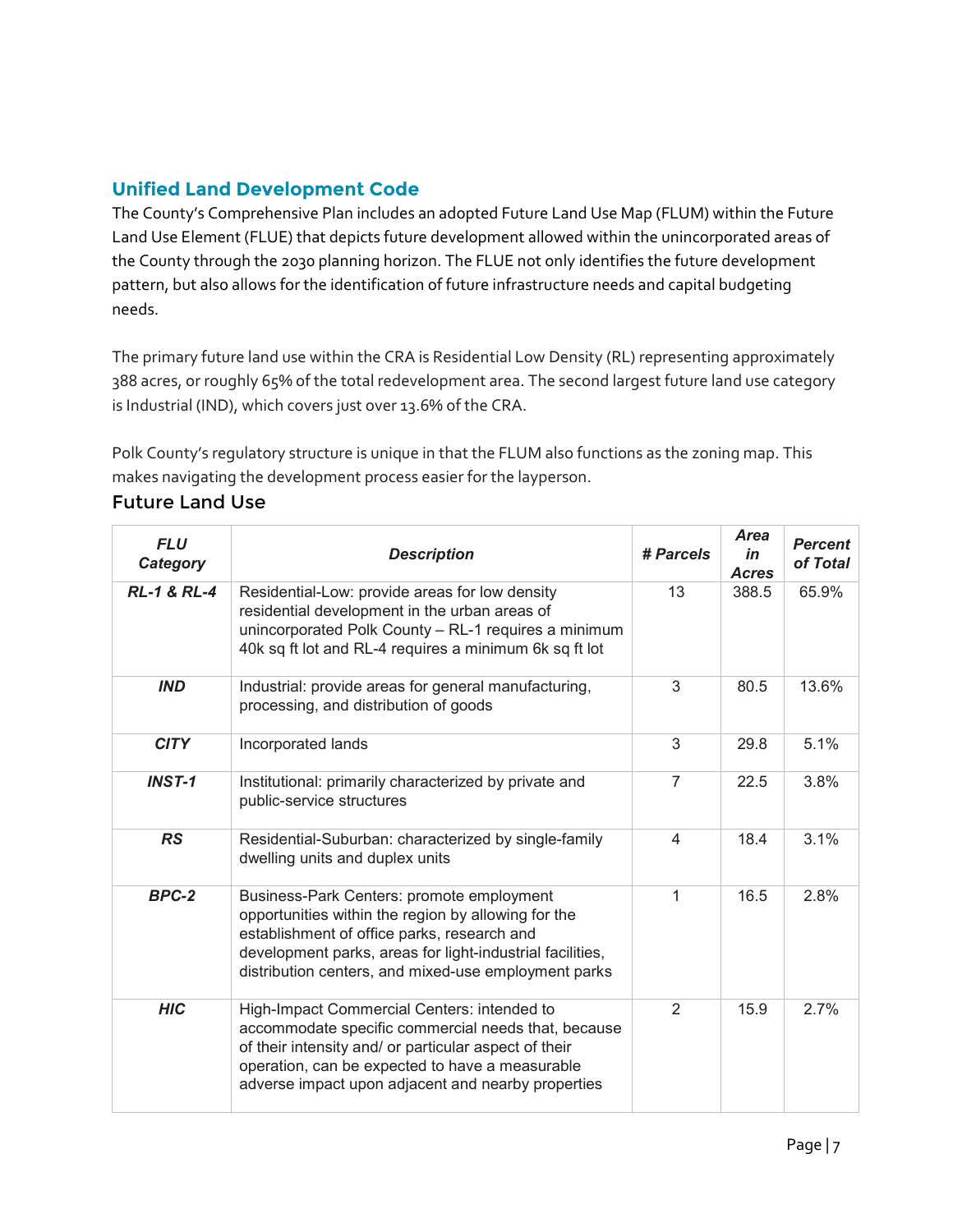| <b>FLU</b><br>Category | <b>Description</b>                                                                                                                                                                                                                                                                      | # Parcels | Area<br>in<br><b>Acres</b> | <b>Percent</b><br>of Total |
|------------------------|-----------------------------------------------------------------------------------------------------------------------------------------------------------------------------------------------------------------------------------------------------------------------------------------|-----------|----------------------------|----------------------------|
| <b>CAC</b>             | Community Activity Centers: intended to accommodate<br>the shopping needs of residents living within the<br>community and generally contain a shopping center<br>and other commercial and office uses within close<br>proximity                                                         | 1         | 14.5                       | $2.5\%$                    |
| OC.                    | Office Center: accommodate the office needs of the<br>community they serve                                                                                                                                                                                                              | 1         | 1.0                        | $0.2\%$                    |
| <b>CE</b>              | Commercial Enclave: concentrations of<br>commercial/office uses and zoning districts which are<br>located outside of Activity Centers and/or Linear<br>Commercial Corridors and whose future development<br>or redevelopment will not degrade the County's growth<br>management program | 1         | 1.0                        | 0.2%                       |
|                        | Total                                                                                                                                                                                                                                                                                   | 36        | 589                        | 100%                       |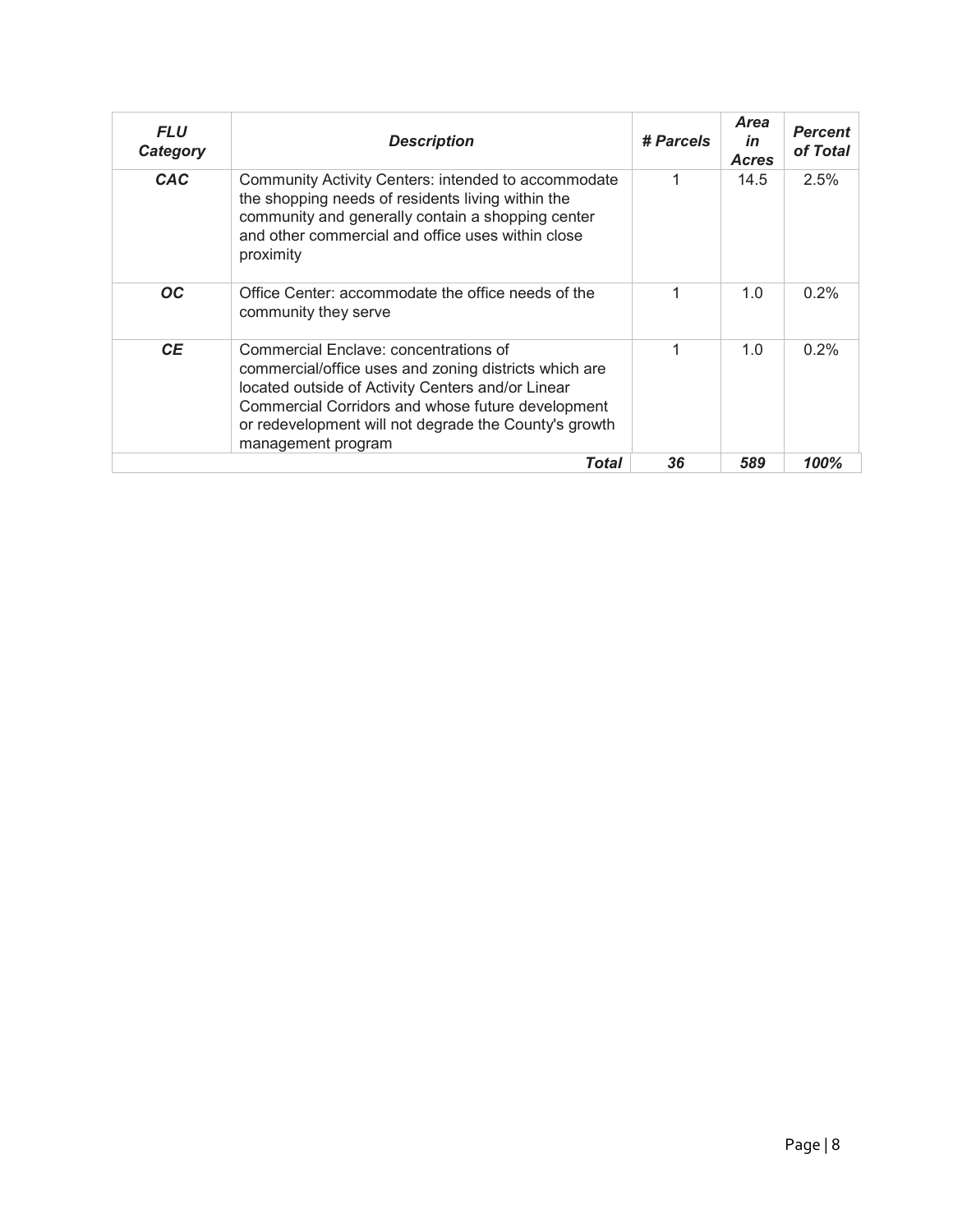

**FUTURE LAND USE MAP**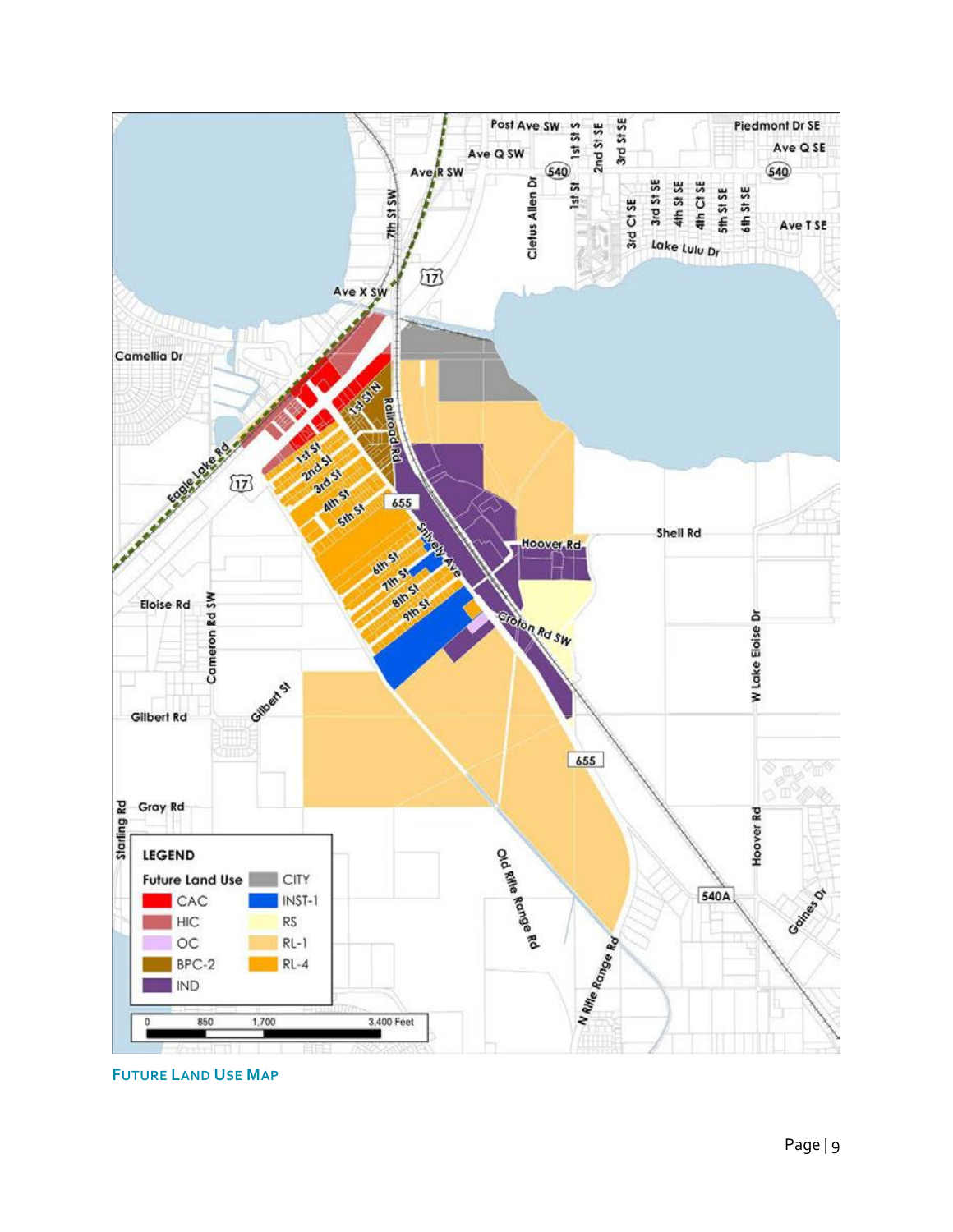### **Transportation Infrastructure**  Automobile

Snively Avenue is considered an urban collector and US Highway 17 is considered a principal arterial. These roadways are designed to accommodate large volumes of traffic. Both roadways within the Eloise area are operating significantly below their available capacities. Although both roads operate within their capacity constraints, Snively Avenue and US Highway 17 experience large volumes of tractor-trailer traffic. Many of the large trucks utilize Snively Avenue to access the industrial district in Eloise. Because there are no stop conditions along Snively Avenue, entering Snively Avenue at any time of day is difficult and dangerous.

The section of Snively Avenue adjacent to Snively Elementary School has inadequate infrastructure to support the safe loading and unloading of school buses. In addition to navigating Snively Avenue with the large truck volume, pedestrians are at risk due to the lack of traffic calming methods along the corridor. There is one flashing light in front of the school, but does little to slow traffic, especially northbound where the road transitions from two lanes to four lanes.

There are no plans in the Polk TPO Transportation Improvement Plan (TIP) to improve any of the roadways or bicycle/ pedestrian facilities in Eloise.

### Streetscapes, Bike and Pedestrian

Pedestrian facilities within the CRA in some cases have not been maintained. Most evident is the impassable segments of sidewalk along the east side of Snively Avenue adjacent to the industrial properties. During the public participation portion of the update, many residents described unsafe pedestrian conditions near Snively Elementary. Additionally, there are no signalized intersection within Eloise along Snively Avenue, which allows motorists to maintain high rates of speed through community with no street calming controls.

The CRA spearheaded a street lighting project in 2016 from First Street to American Superior Boulevard across from Snively Elementary School. There remains some areas that need additional lighting. Some of the lighting problems have persisted due to lighting on private land that projects onto the right-ofway that have not been maintained.

The Polk TPO has a planned paved multi-use trail that runs along US Highway 17 from Downtown Winter Haven to Bartow.

### Public Transportation

Eloise is served by Citrus Connection route numbers 22, 25 and 40. Route 40 circulates from Eloise to Winter Haven and through Eagle Lake. The route only operates Monday through Friday with one and a half hour headways and on weekends only operates two times on Saturdays. Routes 22 and 25 connect Eloise to Bartow and Fort Meade. These two routes also have 90-minute headways.

### Parking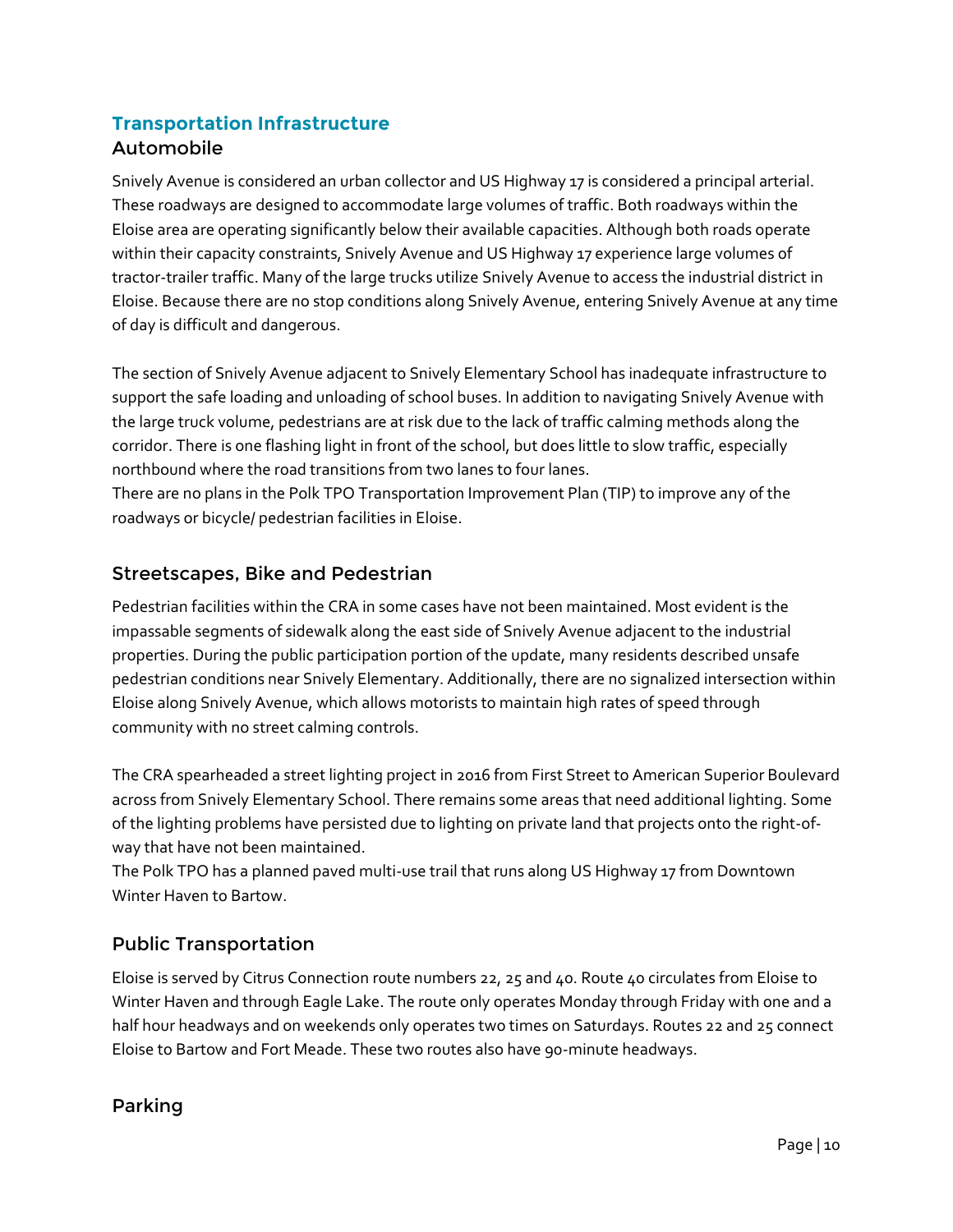As it stands today, parking on an average day does not pose a problem for CRA visitors. The parking supply consists of private lots and public on street. There are several informal non-striped parking areas on vacant lots and adjacent to the Snively- Brooks Park.

#### Wayfinding & Signage

Currently no wayfinding signage exists within the Eloise CRA; however, the CRA is working on the design of a gateway feature entering Eloise northbound along Snively Avenue. Gateway signage and banner-adorned light poles are great design aesthetics to establish Eloise's identity. This effort is relatively inexpensive and provides for a sense of place and creates pride in the community.

#### **Recreation**

Eloise is fortunate to have a collocated elementary school and park facility. Snively Elementary and Snively-Brooks Park share the same property at Snively Avenue, immediately south of 9th Street. The park includes two baseball/softball fields, walking trail, pavilions, soccer field, covered and uncovered basketball courts and playground. Residents identified a need for indoor recreational activities, such as a gym, weight room, and activity center.

#### **Environmental**

Eloise sits between several lakes, Lake Lulu, Lake Eloise, Eagle Lake, Lake Shipp, and Lake McLeod, most of which are connected by the 100-year floodplain that covers much of Eloise. This can have a limiting impact on the amount and type of development that can occur within the CRA.

Wetlands can also limit development; however, their importance to the environment as a natural water purifier has elevated the value of these resources. There are several wetlands within the CRA, most of which are contained in the northeast quadrant of the CRA, immediately south of Lake Lulu. When feasible, development should avoid impacting wetlands, as the mitigation costs could decrease the economic viability of a project.

#### **EXISTING CONDITIONS SUMMARY**

|                          | Strengths                                                            | Weaknesses                                                                    | Opportunities                                                                   |
|--------------------------|----------------------------------------------------------------------|-------------------------------------------------------------------------------|---------------------------------------------------------------------------------|
| <b>Existing Land Use</b> | Strong Industrial/<br>Commercial district,<br>nearly 20% of the CRA. | 40% of the CRA is vacant,<br>but most lies within the<br>100-year floodplain. | Vacant land has both<br>commercial and<br>residential development<br>potential. |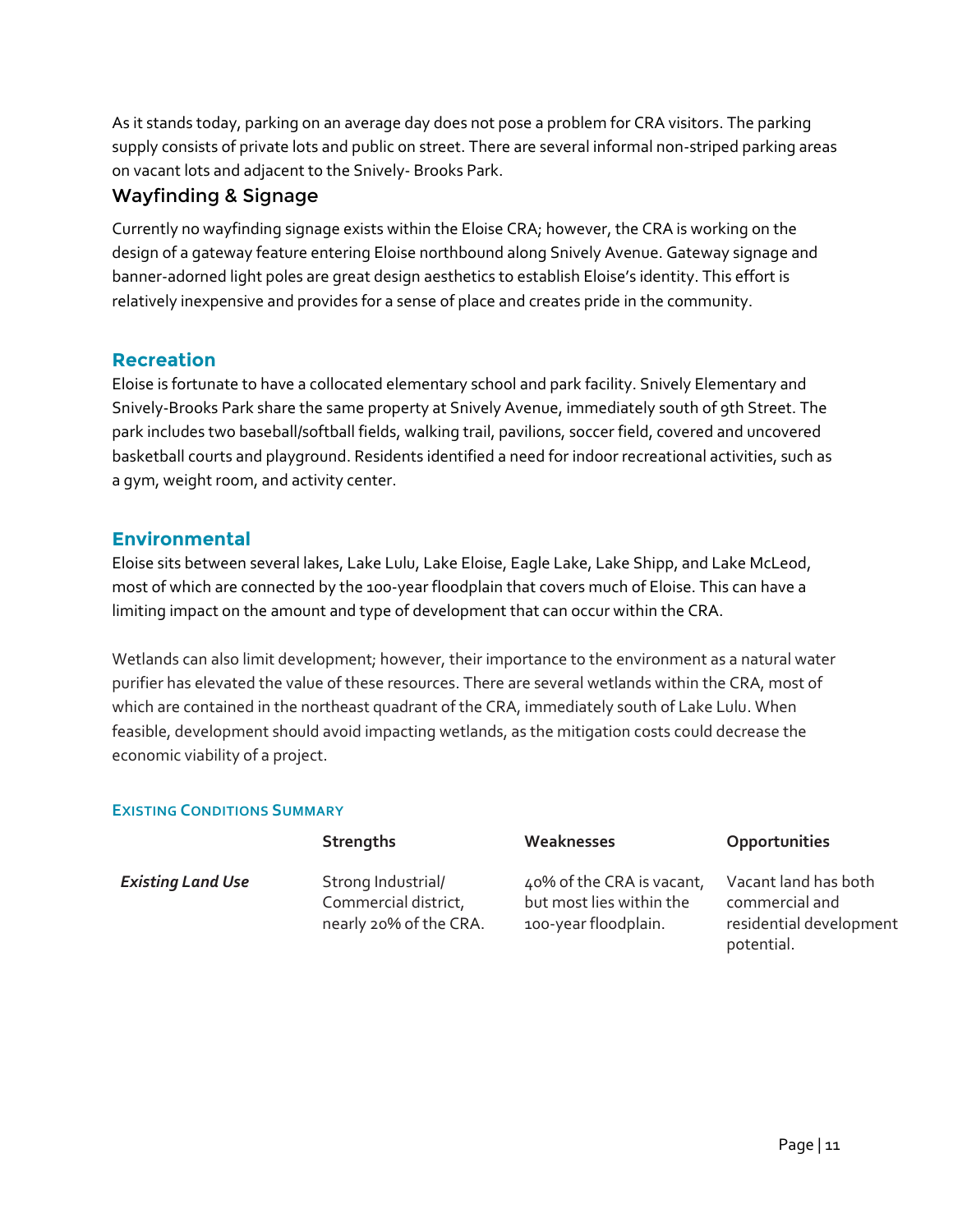|                         | <b>Strengths</b>                                                                                                                                                           | Weaknesses                                                                                                                                                      | Opportunities                                                                                                                                                               |
|-------------------------|----------------------------------------------------------------------------------------------------------------------------------------------------------------------------|-----------------------------------------------------------------------------------------------------------------------------------------------------------------|-----------------------------------------------------------------------------------------------------------------------------------------------------------------------------|
| <b>Zoning &amp; FLU</b> | Both maps include a land<br>use pattern that is<br>conducive to this small<br>community. Unified<br>LDC/CP provides a user-<br>friendly system for<br>developing property. | No non-residential uses<br>allowed west of Snively<br>Avenue.                                                                                                   | Redevelopment<br>opportunities exist, but<br>there needs to be<br>consensus on the type of<br>future redevelopment the<br>community desires.                                |
| Infrastructure          | Significant strides have<br>been made to connect the<br>residential area to sewer<br>and enhancements have<br>been made to the water<br>and drainage systems.              | Lighting in certain areas<br>continues to be a concern.                                                                                                         | Lighting and pedestrian<br>safety should be<br>evaluated in a<br>comprehensive manner to<br>determine specific needs.                                                       |
| <b>Road Network</b>     | Little congestion is<br>present within the CRA.                                                                                                                            | Snively is a trucking route<br>and home to an<br>elementary school;<br>existing alignment is not<br>conducive to a safe route<br>for residents and<br>students. | Utilize the ROW along<br>Snively to create a<br>pedestrian friendly<br>environment safe for all<br>ages.                                                                    |
| <b>Mobility</b>         | Eloise residents have<br>access to transit and<br>pedestrian facilities within<br>the CRA that do connect<br>bus stops to Eloise<br>destinations.                          | Pedestrian safety needs<br>improvement throughout.<br>Connection to grocery,<br>retail, and job<br>opportunities is lacking.                                    | Establish a vanpooling<br>service that provides<br>transportation services to<br>residents in Eloise.                                                                       |
| Employment              | With the large industrial<br>district within Eloise,<br>there are some<br>employment<br>opportunities within the<br>CRA.                                                   | The unemployment rate<br>in Eloise is over 11%,<br>which is significantly<br>higher than the County<br>and national rate of 4%.                                 | Connect the employment<br>base with employment<br>centers within the region<br>through alternative<br>modes of travel (e.g. ride<br>sharing)                                |
| Recreation              | Snively-Brooks Park and<br>the Resource Center are<br>great facilities for<br>interaction and<br>recreation.                                                               | Limited indoor activity<br>areas and no public pool<br>facilities in the area.                                                                                  | Establish a partnership<br>with an indoor<br>recreational provider or<br>the County to create<br>more recreational<br>opportunities for Eloise<br>residents and local area. |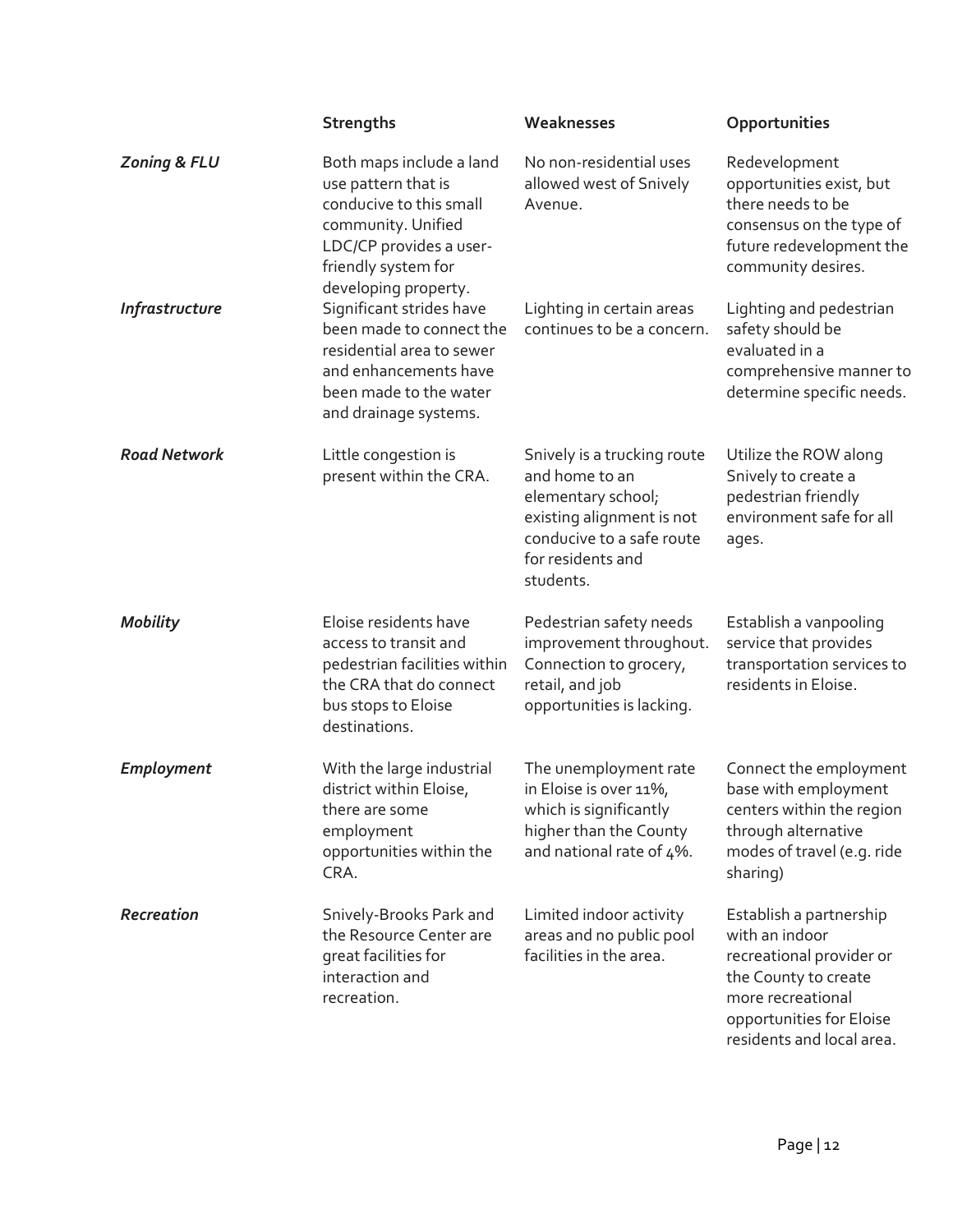# **Public Input**

The programs and strategies in this plan were developed based community input received through multiple community engagement methods. These methods included online surveys, in-person surveys, mobile workshop, public workshop, open house, basemap exercise, and advisory board meetings and discussion. A summary of each is provided in this section.

The kickoff of the public engagement process occurred at the Hispanic Heritage Festival at the Eloise Resource Center on September 23, 2017. It was determined that the synergy between the festival and the rollout of the plan update was a great way to generate interest in the community. During the mobile workshop at the festival, a map of the CRA was available for people to place dots on their home or place they frequented the most. Light refreshments and online surveys (via Wi-Fi connected tablets) were given to participants that visited the booth.

Of the total 49 response received, 21 responses were received during the festival. Due to the large Hispanic population in Eloise, the online survey (SurveyMonkey) was developed in English and Spanish. Both options were available to the public. In some instances during the festival and public workshop, a member of the project team assisted the respondents with filling out the survey.

Two days later, the public workshop and open house was held on September 25, 25 participants attended the open house or workshop.

# **Tax Increment Revenue Projections**

The tax increment revenue in Eloise grew rapidly between 2002 and 2010, from about \$15,000 to just under \$110,000. After 2010, when the Great Recession was still affecting communities throughout central Florida, increment revenue hit a low in 2013 at \$35,000. In 2017, the Eloise Community Redevelopment Agency reported close to \$45,000 in annual revenue. Revenue projections assumer a 95 percent collection rate and 2.5 percent annual growth in taxable values in Eloise. Between 2017 and 2030, the projected cumulative amount of tax increment revenue for the Eloise CRA is just under \$945,000.

# **Strategic Goals and Approach**

Improving living conditions within the community has been the priority of the Eloise Community Redevelopment Area since its inception in 1999. County improvements have primarily focused on stabilizing the neighborhood through major utility improvements and the creation of the highly successful Resource Center. S&ME was hired July 15, 2017 to assist the Eloise Community Redevelopment Agency (CRA) with developing new priorities for the remaining 12 years until sunset. An extensive community outreach and engagement platform was developed in order to determine community priorities for this remaining timeframe.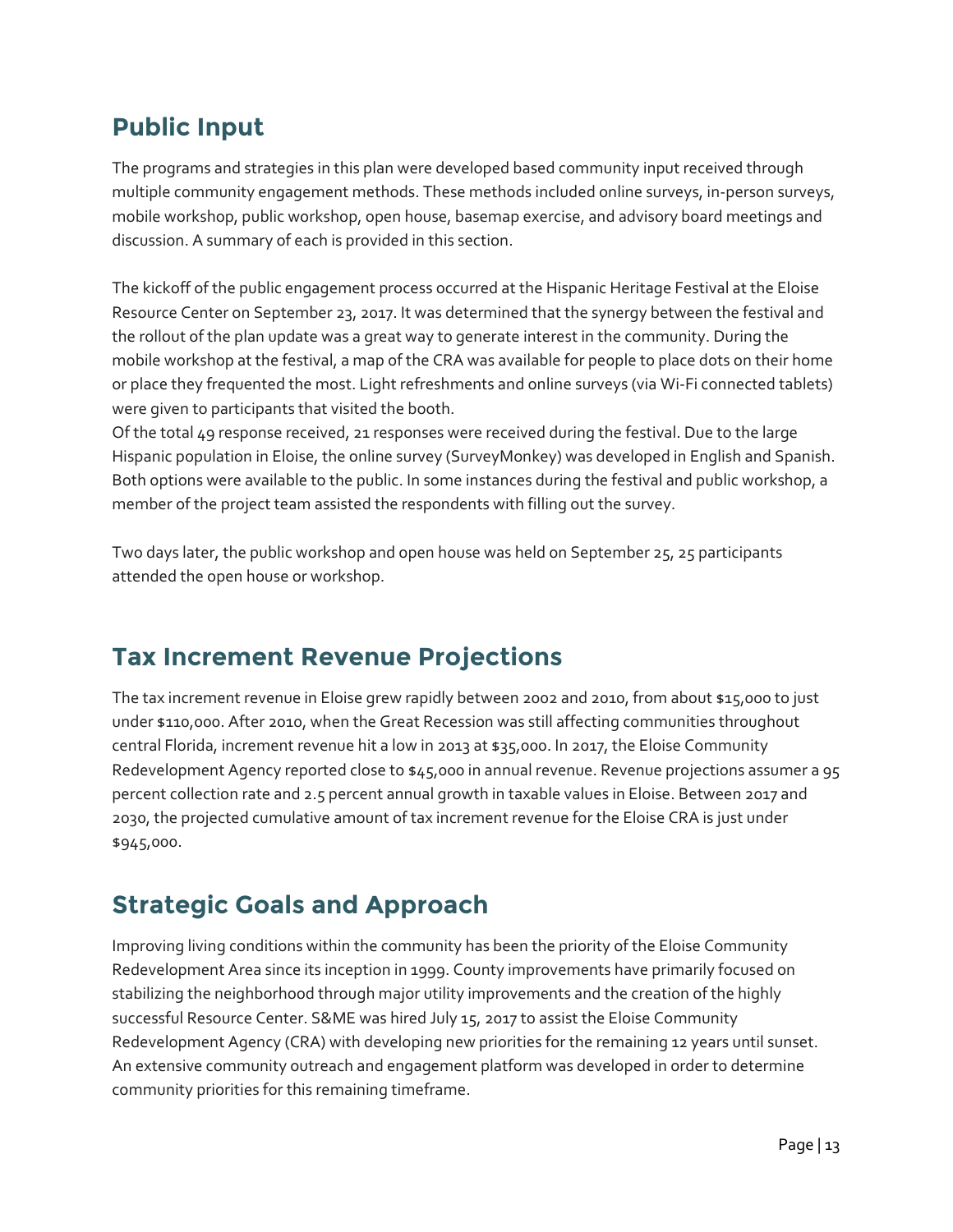During the Hispanic Heritage Festival and the public workshop on September 23 and 25, respectively, participants described the current economic and living conditions. Two themes persisted throughout the discussions and survey responses. The CRA has developed and spent considerable capital on housing programs designed to improve the living conditions in Eloise. These efforts have been stymied due to the costs of transitioning to traditional bricks and mortar homes as well as a lack of interest by outsiders in the Eloise community. Rental occupancy of homes in Eloise is at approximately 38%, which is significant in a single-family residential area. Many of these rental units are mobile homes, some of which are aging and in disrepair. Income levels within Eloise are very low compared to the County and the surrounding jurisdictions with nearly 39% of the community living under the poverty level (\$24,600) household income).

For these reasons, near term CRA programs and initiatives should be directed at a strategy to increase home ownership and to provide more access and opportunities for employment. Outlined below is a multipronged approach to target the CRA's efforts on enhancing the economic and living conditions in Eloise:

- · **Create greater access to higher wage jobs to the employment base in Eloise.** Employment options for Eloise residents have been limited in recent years due to the severe lack of reliable transportation options. The majority of Eloise residents do not have access to traditional forms of transportation. Although one transit route is available to residents along Snively Avenue, 90 minute headways make planning trips difficult. The CRA shall explore a public-private ridesharing partnership. This effort could be created quickly with the current CRA reserves. An easy way to get this program started is for the CRA to purchase or share in the purchase of an 18-passenger van and hire or engage an enterprising individual to operate the van. Scheduling and pickup/drop-off locations would depend on employment opportunities identified in the second program.
- As described above, access to employment for Eloise residents is difficult due to a variety of factors, such as a lack of local and regional partners that assist in workforce placement. The CRA should **leverage relationships with the Winter Haven EDC, CFDC, and CareerSource Polk** to create opportunities with large employers (e.g. LEGOLAND, Winter Haven Hospital, Lakeland Regional Hospital, hotel chains, Polk State, Publix, etc.). Eloise's demographics and employment base make it a candidate for economic development grant opportunities. Achieving this status will allow the CRA to leverage this designation to open up significant grant and funding opportunities the community would not otherwise have. The CRA should prepare a short document that summarizes the current economic conditions in Eloise and submit to the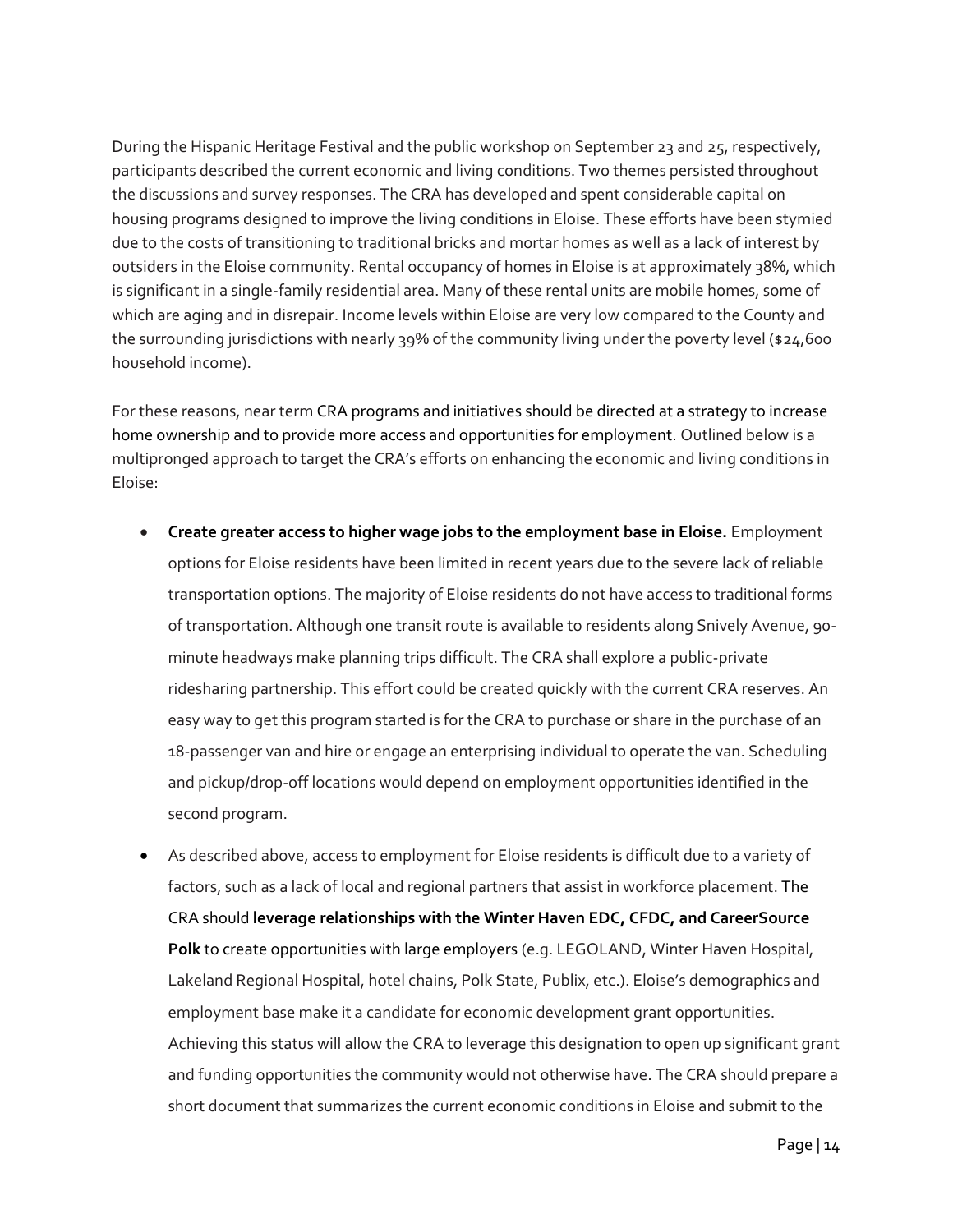Department of Economic Opportunity.

- · **Keep the residents of Eloise in Eloise with sustainable housing options.** To keep families of existing residents in Eloise, a program that helps ease the transition from renting to home ownership should be developed. This program should provide down payment assistance to help overcome the gap between rent and a mortgage payment. The intent of this program is to provide homeownership opportunities to those with ties in the community and allow them to grow roots in Eloise. Access to existing housing programs offered by the county and state can be increased with informational sessions and continued outreach. During the update process, it was clear that the people genuinely care about this community. Building on this care for this community will only help enhance the standard of living and the conditions that have persisted since the blight study was prepared in 1998.
- · **Expand and improve pedestrian facilities in Eloise, particularly near Snively Elementary School.** Due to the size and compactness of Eloise, many of the internal trips are pedestrians walking along Snively Avenue. This includes children traveling to school on a daily basis. With no signalized intersection or marked crosswalks in this area, pedestrian safety is a major concern. Additionally, the school and the CRA should continue to explore alternative bus solutions that move the stacking buses off Snively Avenue.
- · **Enhance community aesthetics to help achieve a sense of place and a sense of community pride.** Eloise is a unique community and should be on display for visitors and residents alike. A gateway at the entry of Eloise, from the Wauneta area, will reinforce a community identity. Banners and landscaping lining Snively Avenue and US 17 would also attract attention and increase awareness of Eloise.

The purpose of this approach is to continue the momentum created by the current CRA directives. Given the limited funding the CRA will have to spend over the next 13 years, the approach outlined above seeks to maximize the impact and improvement of the Eloise community. Additional strategies are outlined on the following pages that provide day-to-day strategies meant to support the five-step approach.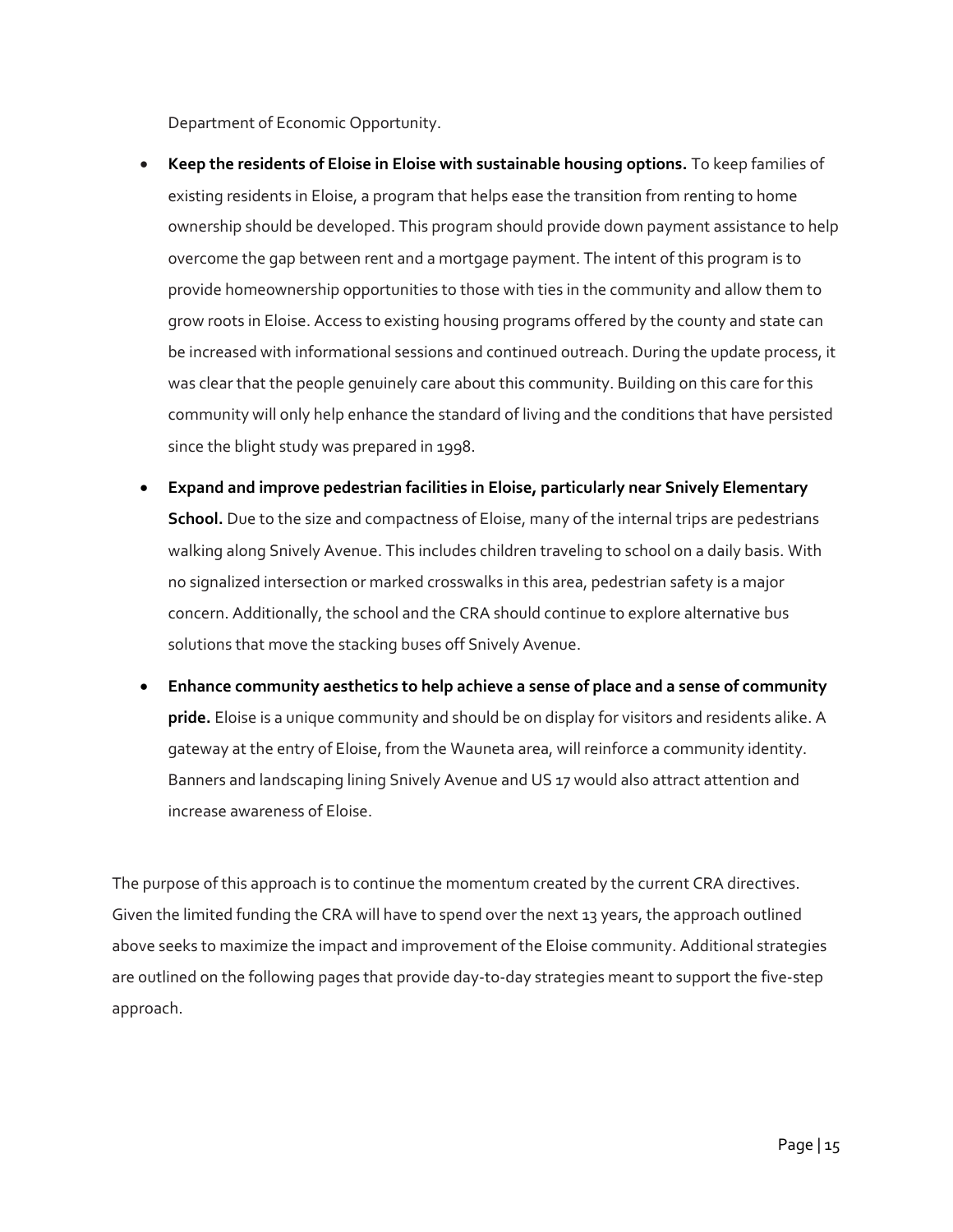# **Goals**

## **Economic Development Strategies**

### **Objective:**

Continue to leverage regional assets and partnerships with the local economic development organizations to establish more employment opportunities.

- · Coordinate with the Department of Economic Opportunity (DEO) as well as other Local, State, and Federal agencies to identify current and future grant funding opportunities to finance economic development activities.
- · Seek partnerships with large employers (e.g. LEGOLAND, Winter Haven Hospital, Lakeland Regional Hospital, hotel chains, Polk State, Publix, etc.) within the region to establish employment and transportation opportunities.
- · Establish frequent coordination with Winter Haven EDC and Central Florida Development Council to ensure Eloise is discussed as a potential location for employment centers.
- · Actively seek workforce-training opportunities with CareerSource Polk.
- · Explore the efficacy of establishing training and education opportunities at the Eloise Resource Center.
- · Capitalize on the CSX railroad for recruiting distribution and industrial users.
- · Continue to identify underutilized parcels for redevelopment opportunities within the CRA.
- · Actively recruit and incentivize a grocery(s) to establish in Eloise.

### **Growth Management Strategies**

### **Objective:**

- · Continue to engage with the development community and the County Planning Department to understand future land use and regulatory restrictions within Eloise.
- · Review land development regulations to determine if appropriate existing regulatory controls are still applicable to Eloise.
- · Evaluate the prohibition on non-residential uses west of Snively Avenue and determine acceptable non-residential uses.
- Evaluate alternative housing options to supplement existing housing stock.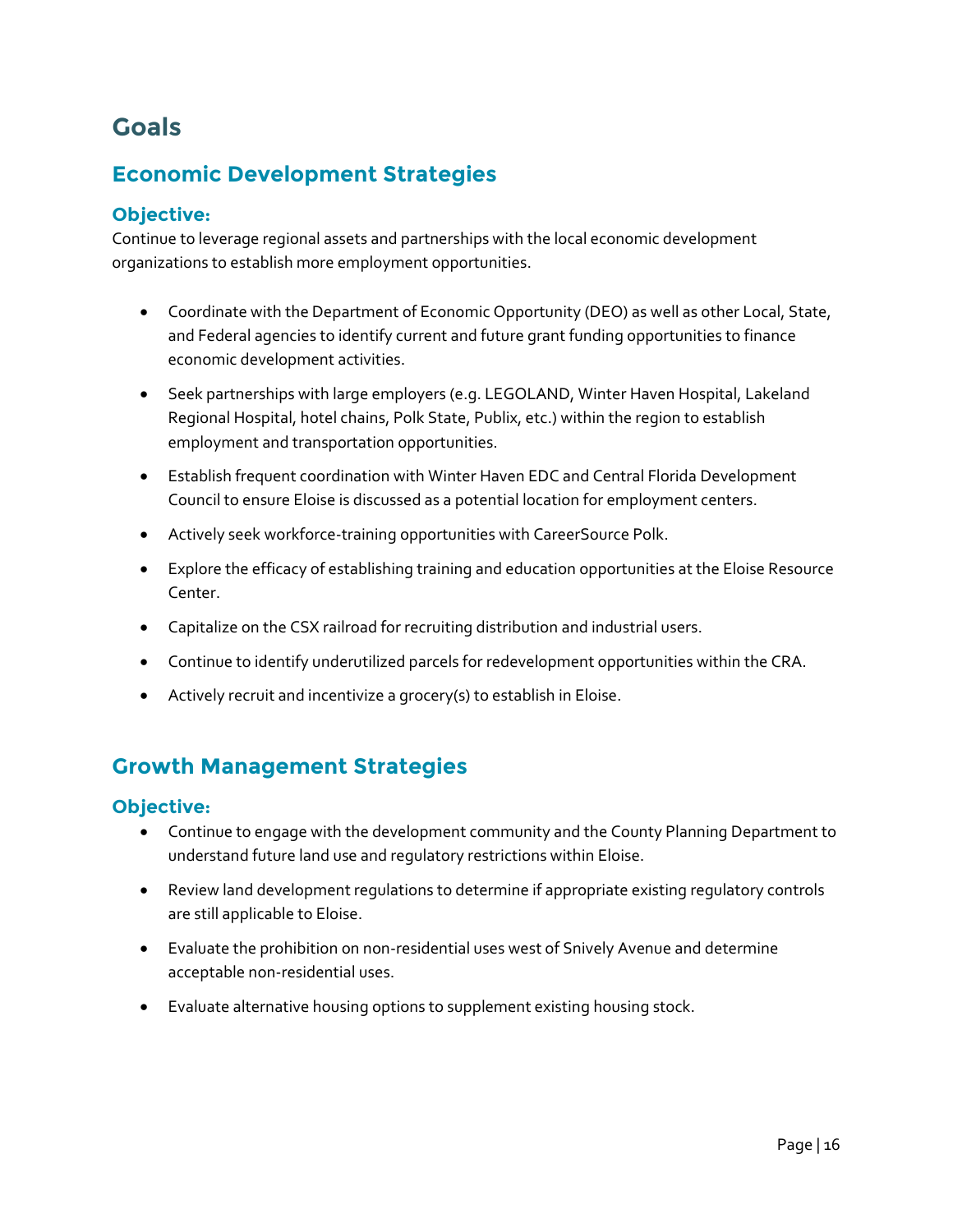# **Housing and Code Enforcement Strategies**

### **Objective:**

- · Continue to address substandard housing conditions.
- · Establish Down Payment and Closing Cost Assistance programs.
- · Establish a closing the gap program assisting the transition from renter to home ownership.
- · Continue to collaborate with the Polk County SHIP program and Local Housing Partnership.
- · Identify additional lots for Habitat for Humanity home sites.
- · Explore incentivizing alternative affordable housing construction.
- · Continue to provide assistance for emergency repairs to bricks and mortar homes.
- · Continue to provide assistance for substantial housing rehabilitation.
- · Explore opportunities to assist with house reconstruction.
- · Periodically survey the Eloise CRA for code enforcement and coordinate with the enforcement officer.
- · Continue community oriented policing measures within the Eloise CRA and enhance police presence in known problem areas.
- · Seek grant funding and other opportunities to establish a community garden or farmers market.
- · Seek grant funding (i.e. Healthy Food Financing Initiative) to analyze food desert issues in the community.

### **Infrastructure Strategies**

### **Objective:**

- · Continue to enhance utility coverage and capacity to ensure adequate availability for redevelopment projects.
- · Identify existing utility (water, sewer, stormwater) coverage and capacity deficits within Eloise.
- · Assist the County and residents with funding and improvement opportunities for utility coverage within Eloise.
- · Explore grant and public-private partnership opportunities to finance any gaps in coverage or capacity within Eloise.
- · Assist residents and businesses with costs associated with connecting to the sewer system.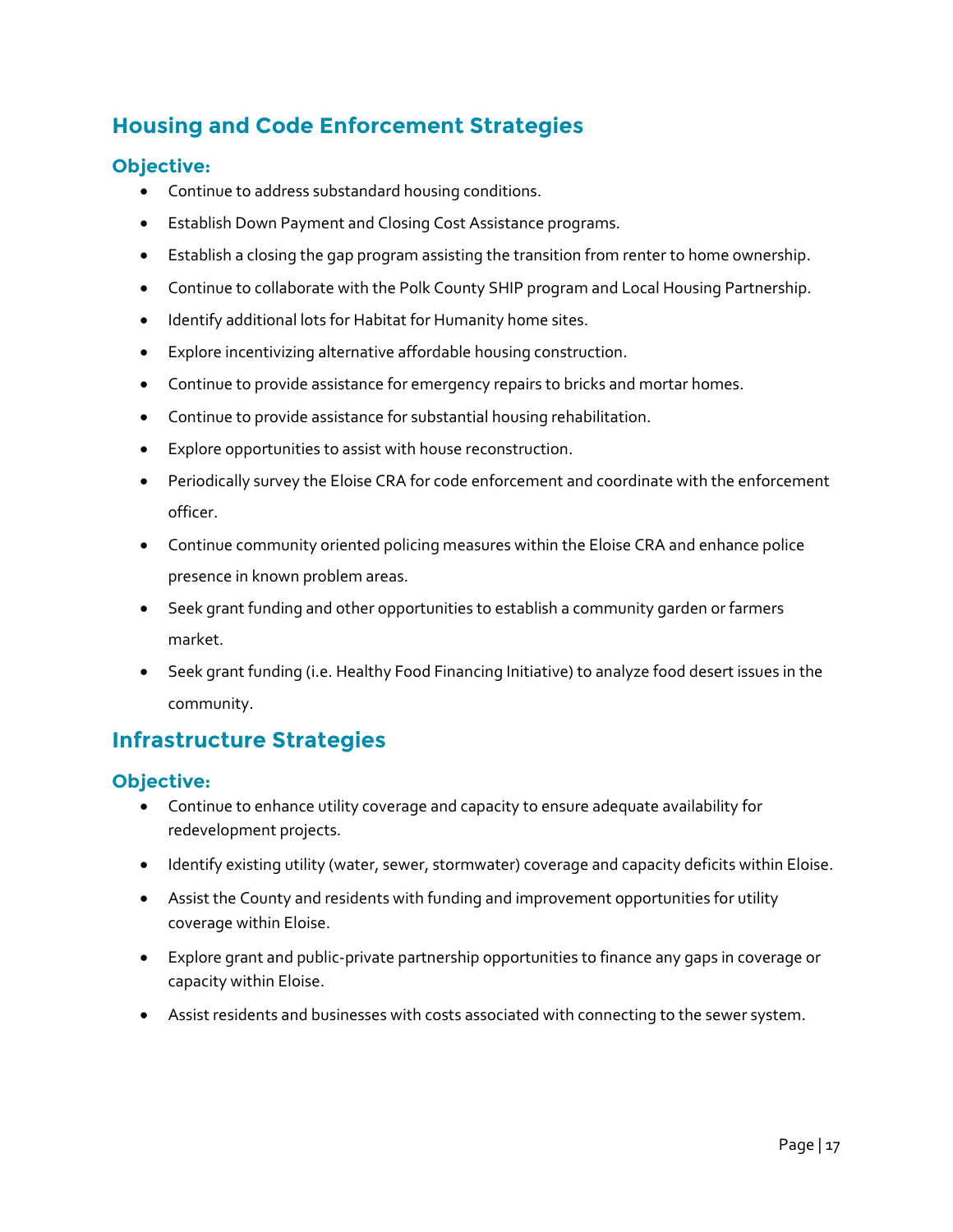# **Recreation and Open Space Strategies**

### Objectiv**e:**

- · Establish more recreational opportunities in Eloise.
- · Enhance existing parks with spaces and activities for children, youth, and adults. Playground, trails, exercise stations, grills, pergola, etc.
- · Pursue opportunities to create indoor recreational facilities that promote health and wellness and establish programming that addresses the recreational needs of the community. Coordinate with the County Parks and Recreation department to determine the feasibility of establishing an indoor recreation facility in Eloise.
- · Seek partnership opportunities with recreation providers to expand outdoor activities.
- · Seek grant funding opportunities from the Florida Recreation Development Assistance Program (FRDAP) to assist with construction of such a facility.

## **Beautification Strategies**

### **Objective:**

- · Enhance the aesthetics and showcase the character of the Eloise Community.
- · Establish a gateway feature along Snively Ave & US 17 to increase the sense of place.
- · Create themed banners to adorn light poles within Eloise to enhance the aesthetics and sense of place.
- · Design unified landscaping improvements along Snively Ave that enhance businesses.
- · Create murals program in coordination with local businesses, artists, and residents; identify locations for murals.
- · Provide façade improvement programs or partnerships to improve the aesthetics of Eloise's eligible commercial buildings.
- · Provide façade improvement grants to eligible bricks and mortar homes.

### **Mobility Strategies**

### **Objective:**

- · Increase connectivity and safety to and within Eloise for residents and to have improved access to employment, retail, services and education.
- · Assess the feasibility of constructing midblock crossings on Snively Avenue with pedestrian signalization.